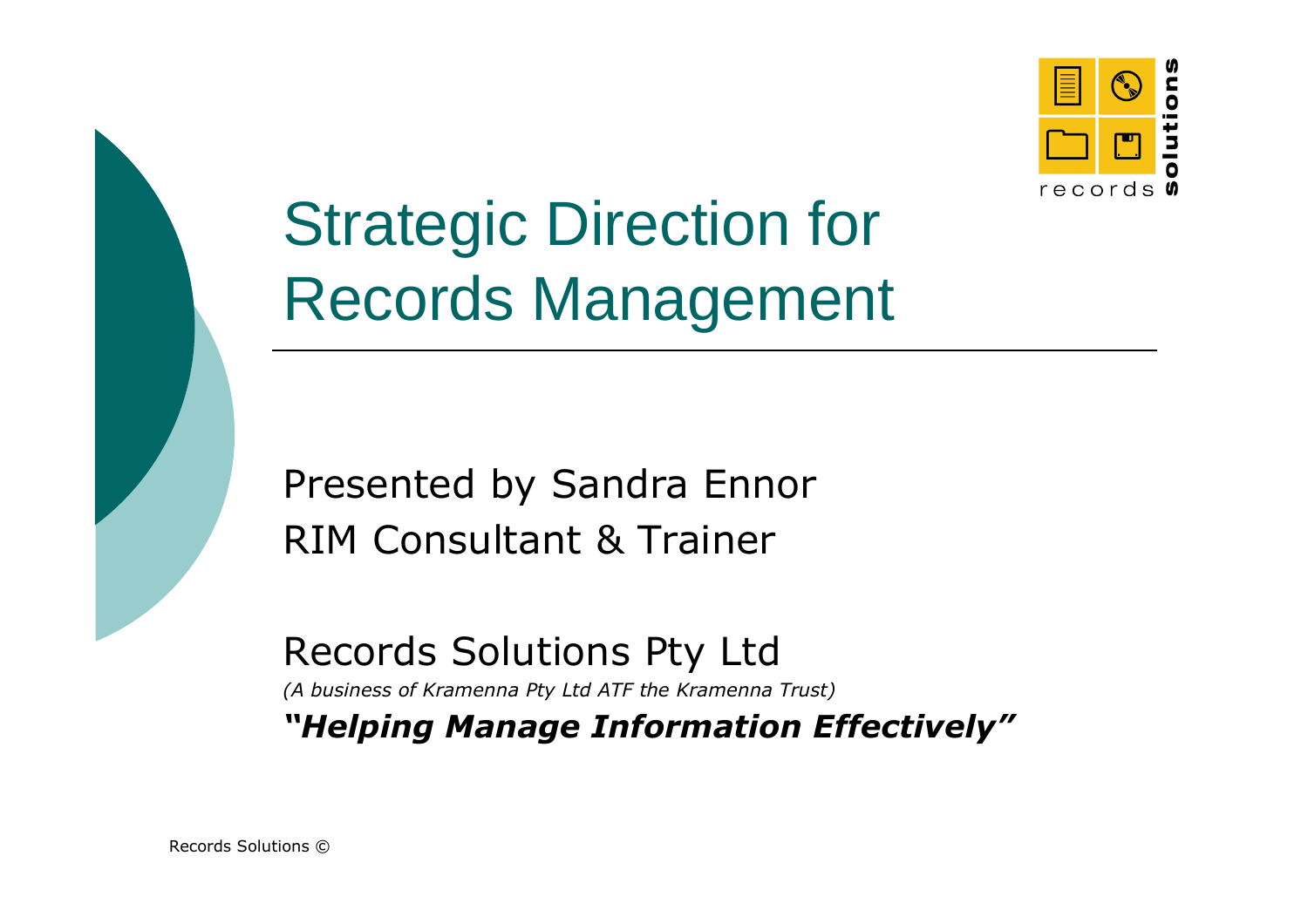

## Agenda

- 1. Current & Future RM Frameworks
- 2.RM Compliance Framework
- Information Flow via RM Program3.
- 4.Digital Destiny for RM
- 5. RM Program Delivery
- 6. RM Policy Considerations
- 7. Strategic Direction Action Plan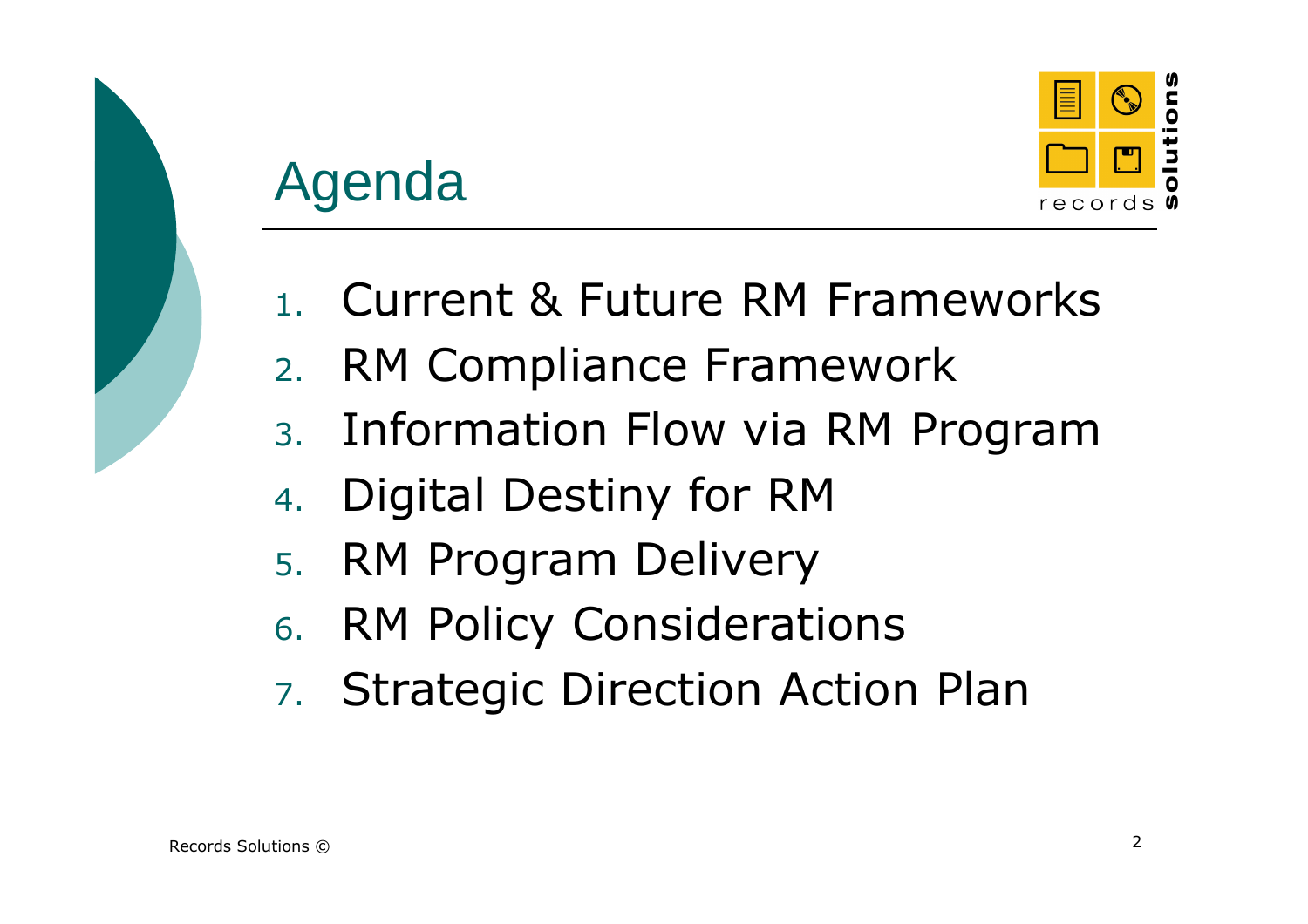

# Current RM Framework

REPOSITORIES OF ELECTRONICALLY CREATED FILES"SILO" SYSTEMS

PHYSICAL HARDCOPY **FILES** "SILO" SYSTEMS



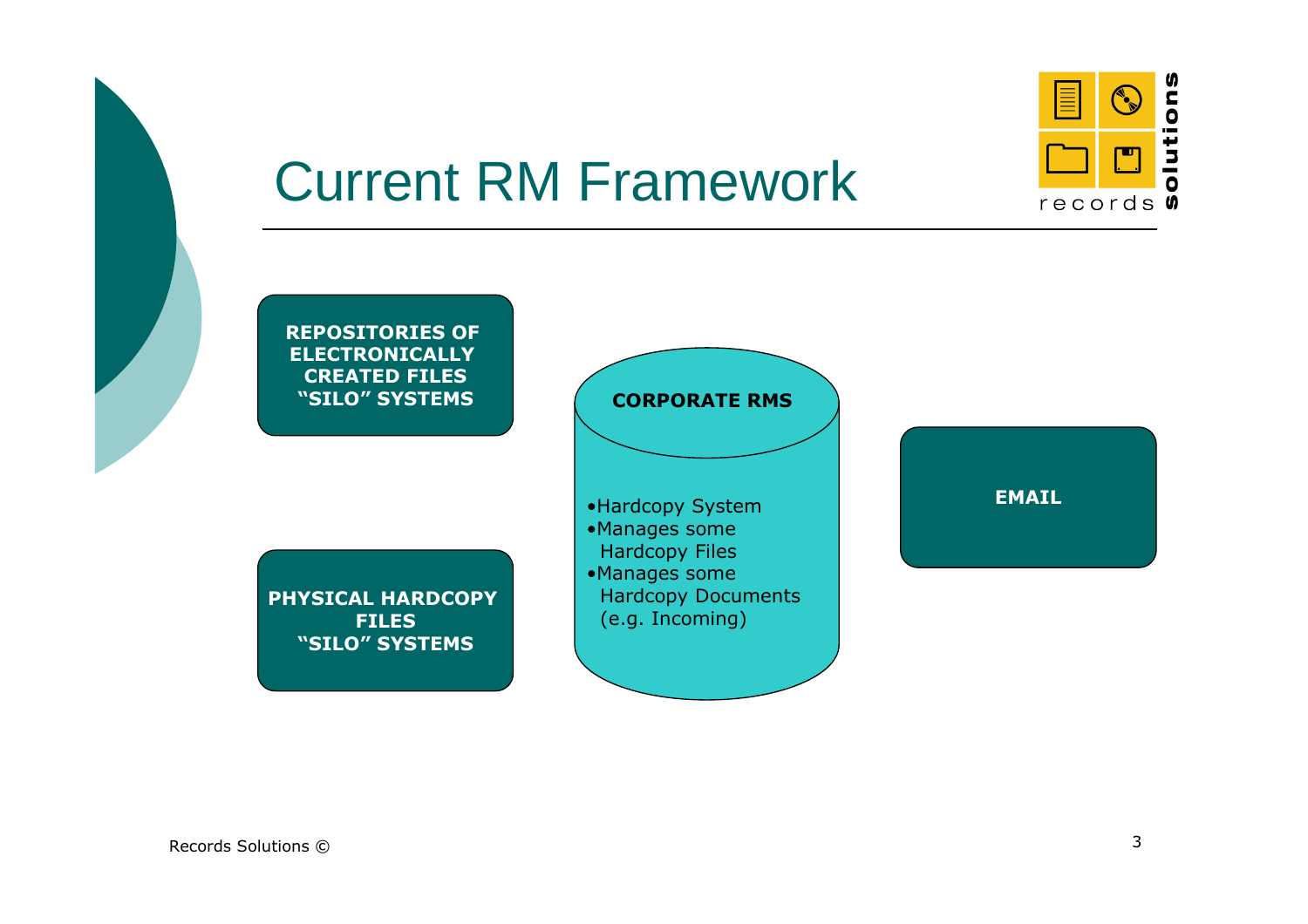

# Future RM Framework



Records Solutions © $\circ$  4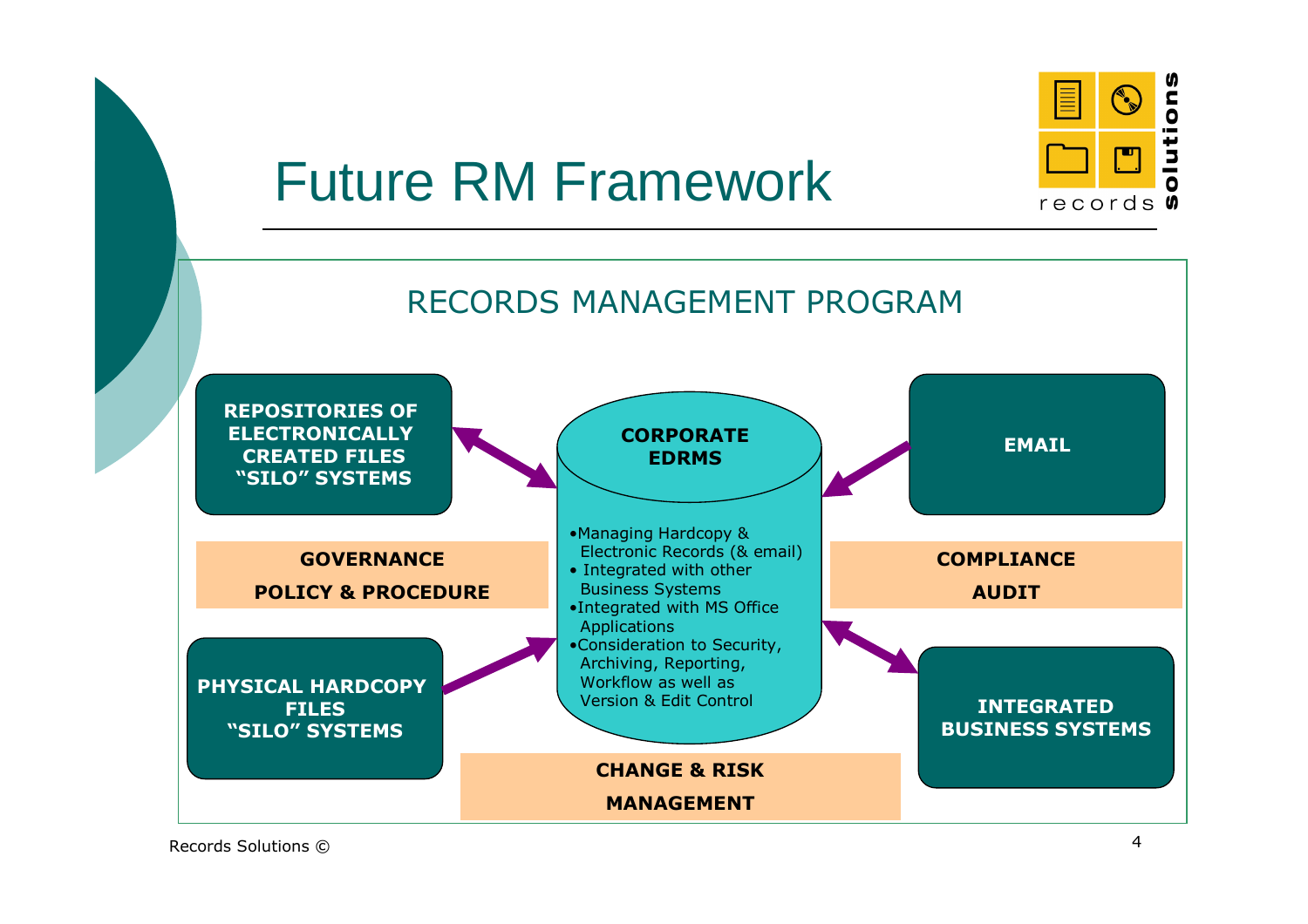

# RM Compliance Framework

### $\circ$  AS ISO 15489

 Australian International Standard for Records Management

- o Public Records Act 1973
- $\circ$  Crimes (Document Destruction) Act 2006  $\Omega$
- $\circ$  Electronic Transactions (Victoria) Act 2000  $\circ$
- $\bigcap$ Evidence Act 1958
- $\circ$  Freedom of Information Act 1982  $\bigcap$
- $\circ$  Health Records Act 2001
- $\circ$  Information Privacy Act 2000  $\overline{O}$
- $\circ$  Organisation specific legislation  $\circ$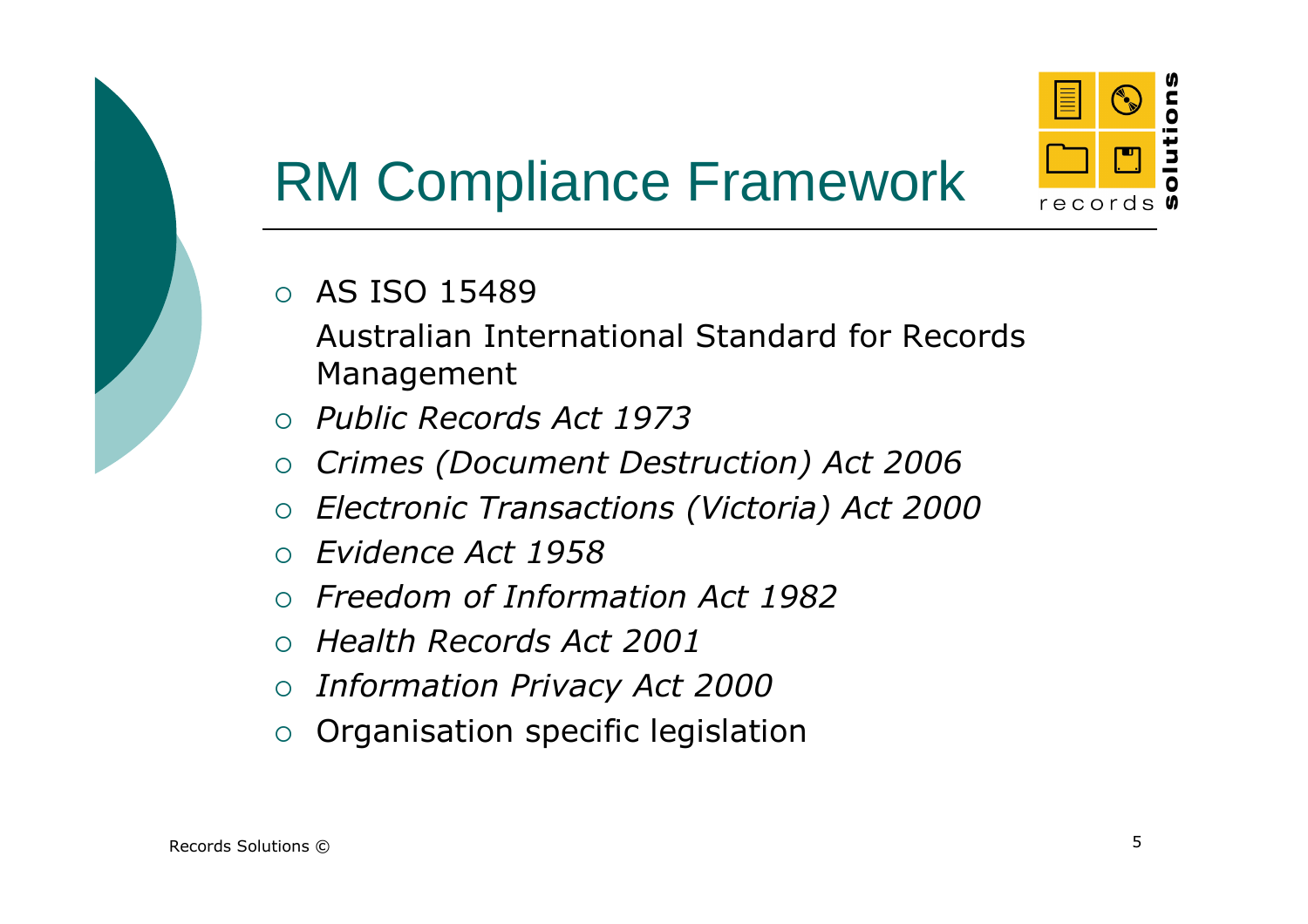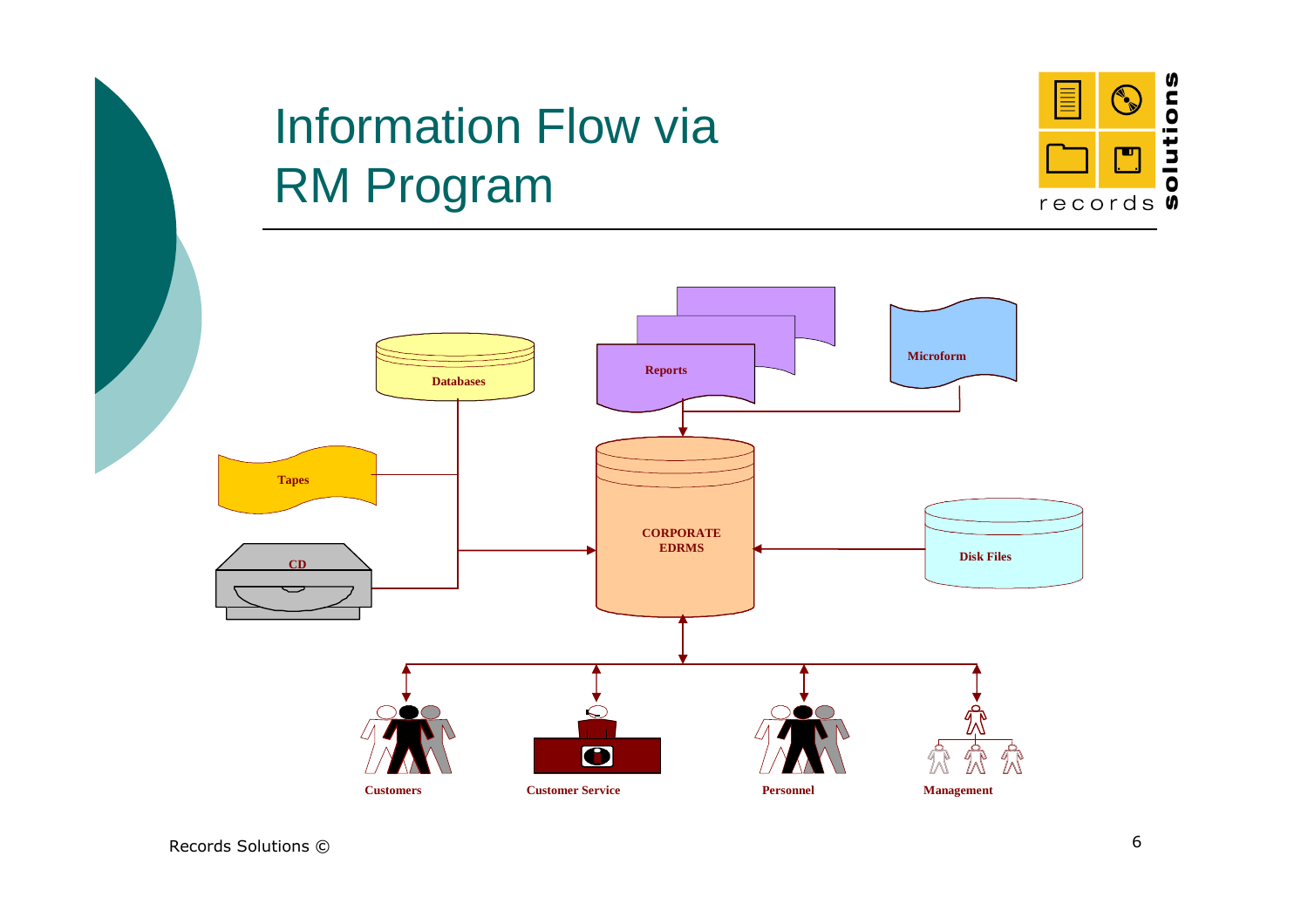

# Digital Destiny of RM

### KNOWLEDGE AND/OR RECORDS MANAGEMENT PROGRAM

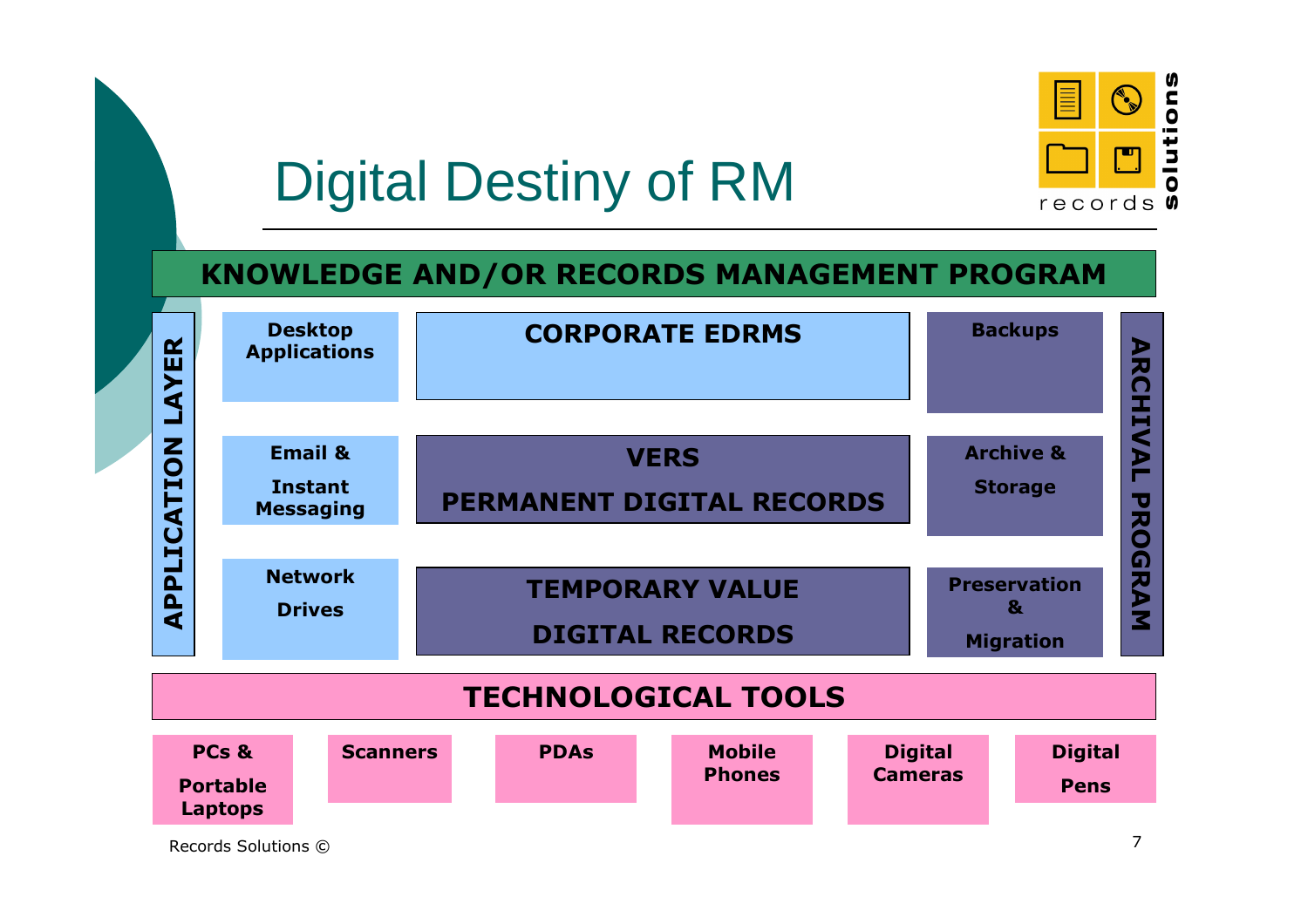

# Program Delivery



AS ISO 15489.2 - <sup>2002</sup>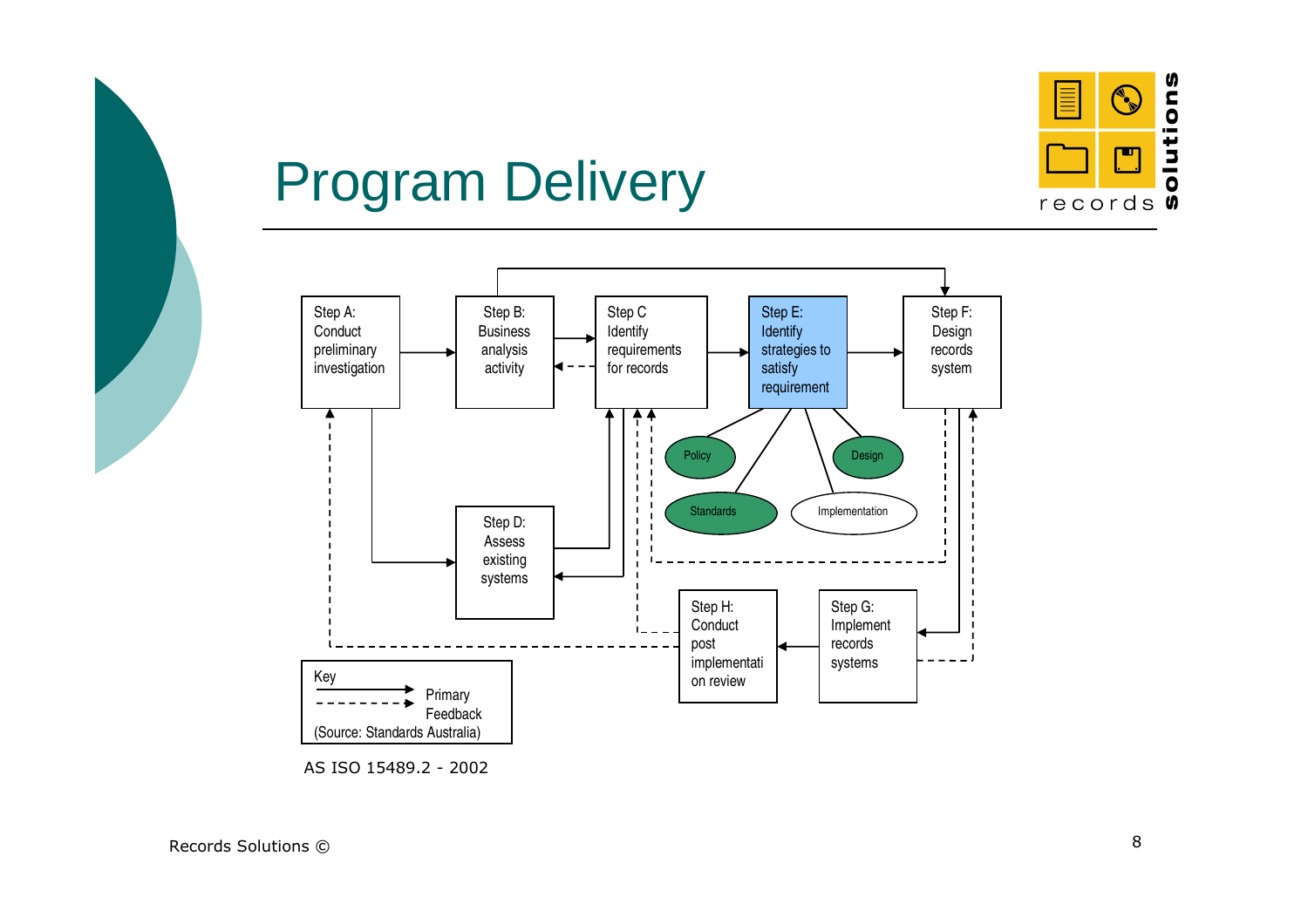

# RM Policy Considerations

- $\circ$  Existing or selected product to be mandated as an official Electronic Document and Records Management System (EDRMS) and certain tools may be officially used to record information
- $\circ$  Transition to a fully functioning electronic recordkeeping operation for the organisation, whereby the electronic record captured in the EDRMS is recognised as the primary official corporate record
- $\circ$  All staff are responsible for capturing emails, faxes and correspondence which relate to official corporate business into the EDRMS
- $\Omega$  Records Management Policies and Procedures to be adhered to by all staff with audit and compliance responsibility assigned to the Records Management Unit
- $\circ$  Records Management Unit to be responsible for the quality of corporate information and records stored in the EDRMS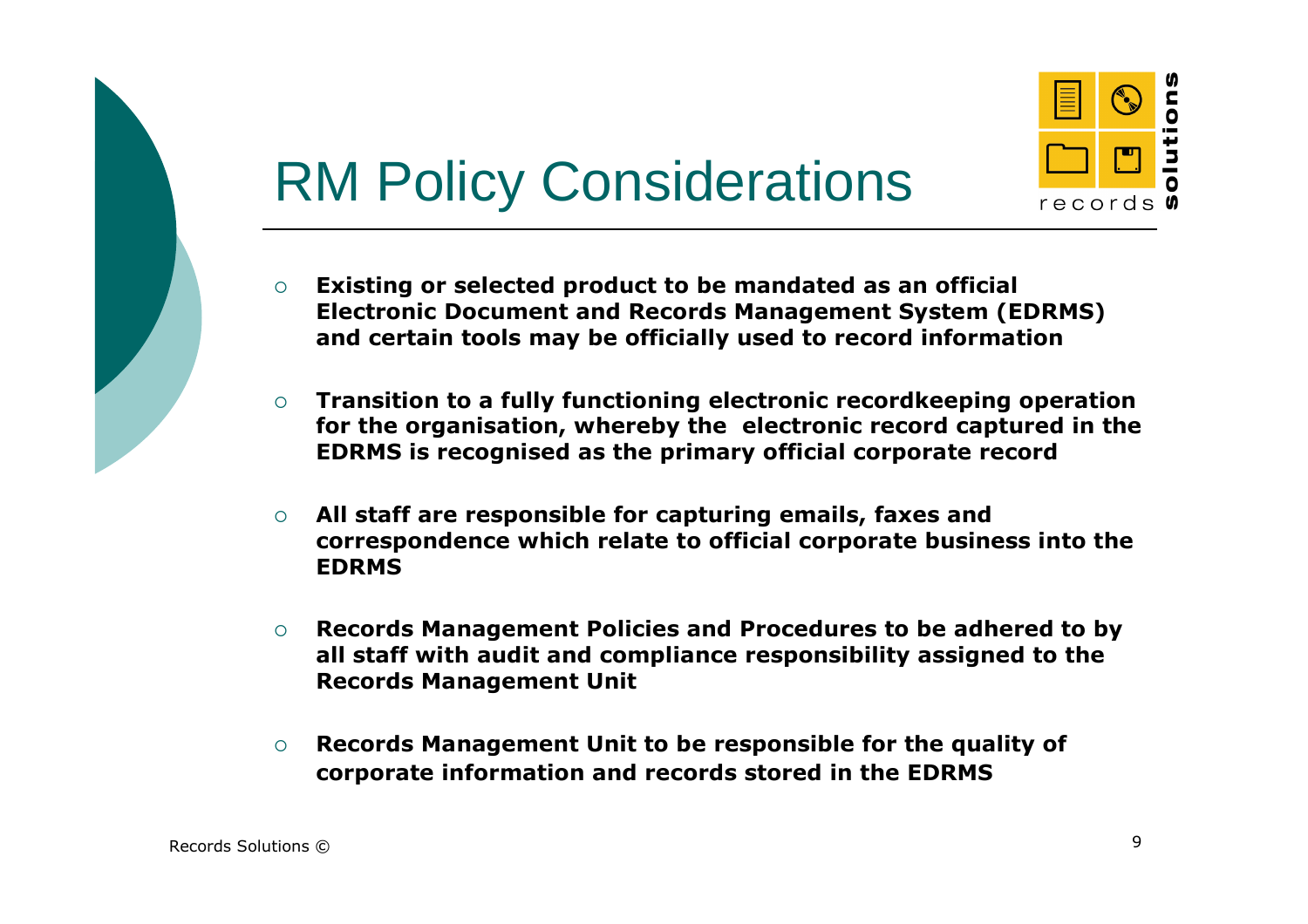

# RM Policy Considerations

- $\Omega$  A Business Classification Scheme to be implemented as the official naming convention for all records within the EDRMS
- $\circ$  Records Management Unit to be responsible for compliance with legislation, standards and guidelines, training, education and provision of recordkeeping advice to all staff
- $\circ$  The structure and design of the EDRMS to be managed by the Records Management Unit
- $\circ$  As a key component of the new Records Management Program user feedback be obtained via a Change Management Group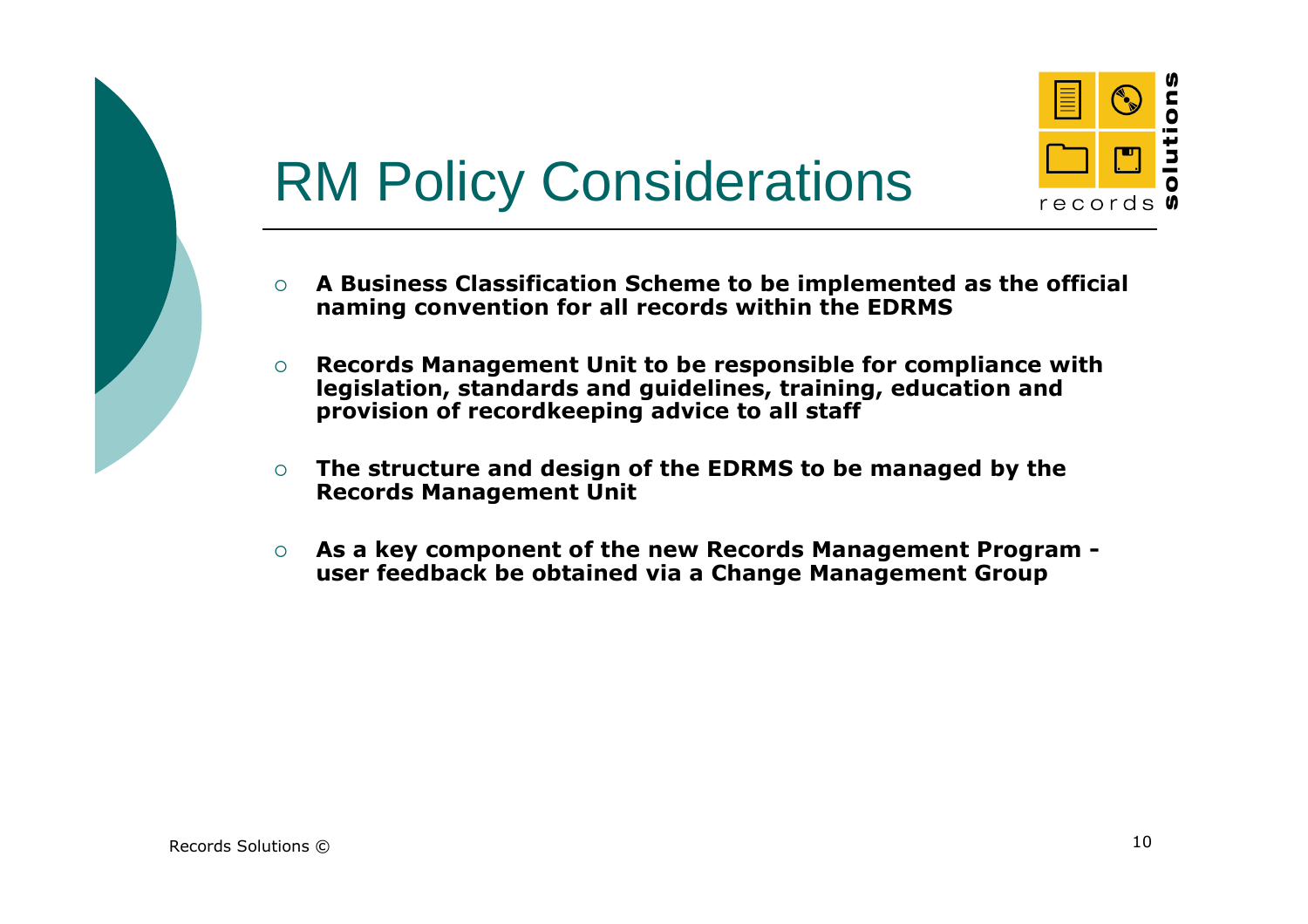

Strategic Item No. 1

 Develop a Records Management Program  $\bullet$ Strategic Charter

Strategic Item No. 2

 Develop a Change Management Strategy and  $\bullet$ Plan

Strategic Item No. 3

 Develop a Communications Strategy and Plan-

Strategic Item No. 4

 $\bullet$ Develop a Risk Management Strategy and Plan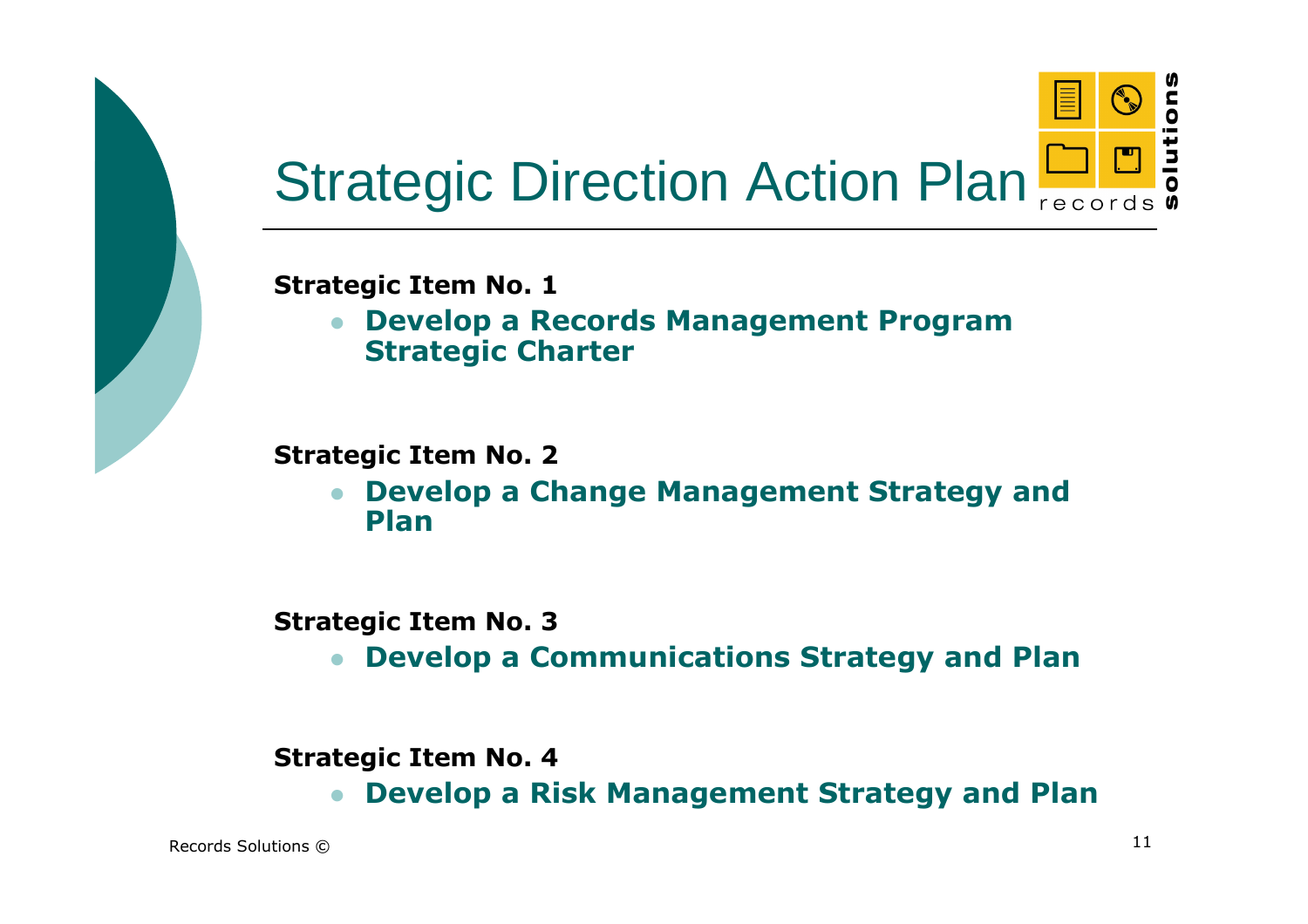

#### Strategic Item No. 5

 Develop Quality and Issue Management Controls-

#### Strategic Item No. 6

 Develop a Project Benefits Realisation Plan $\bullet$ 

#### Strategic Item No. 7

 Develop an Education Strategy $\bullet$ 

#### Strategic Item No. 8

 $\bullet$ Identify and Construct a Project Team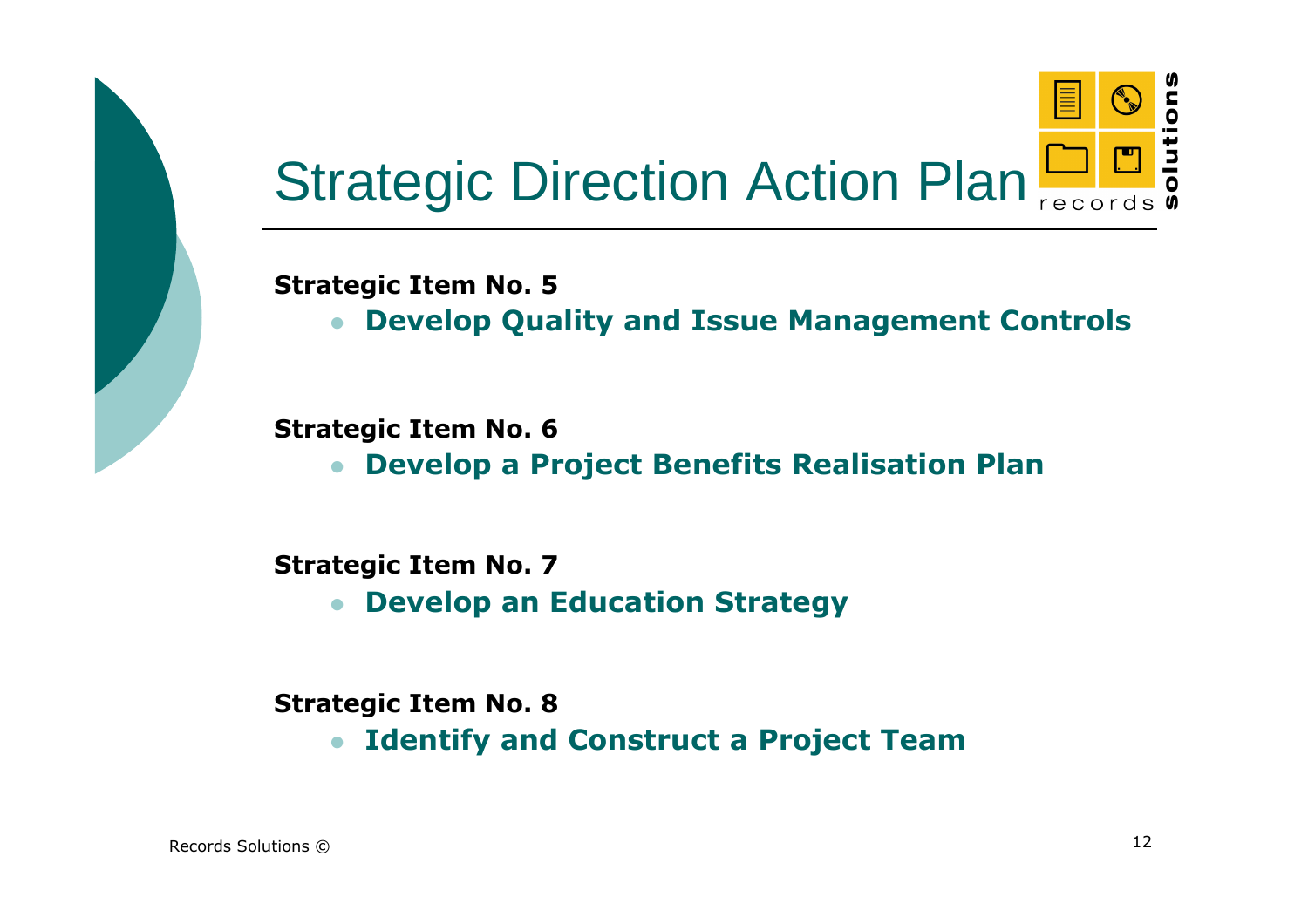

Strategic Item No. 9

• Document core business, user and functional  $\bullet$ requirements that Records Management processes must support

Strategic Item No. 10

**• Develop a Records Management**  $\bullet$ Policy, Procedures & Practice Framework

Strategic Item No. 11

 Develop an EDRMS Implementation Strategy $\bullet$ 

Strategic Item No. 12

 $\bullet$ Develop Records Management Continuity Plan